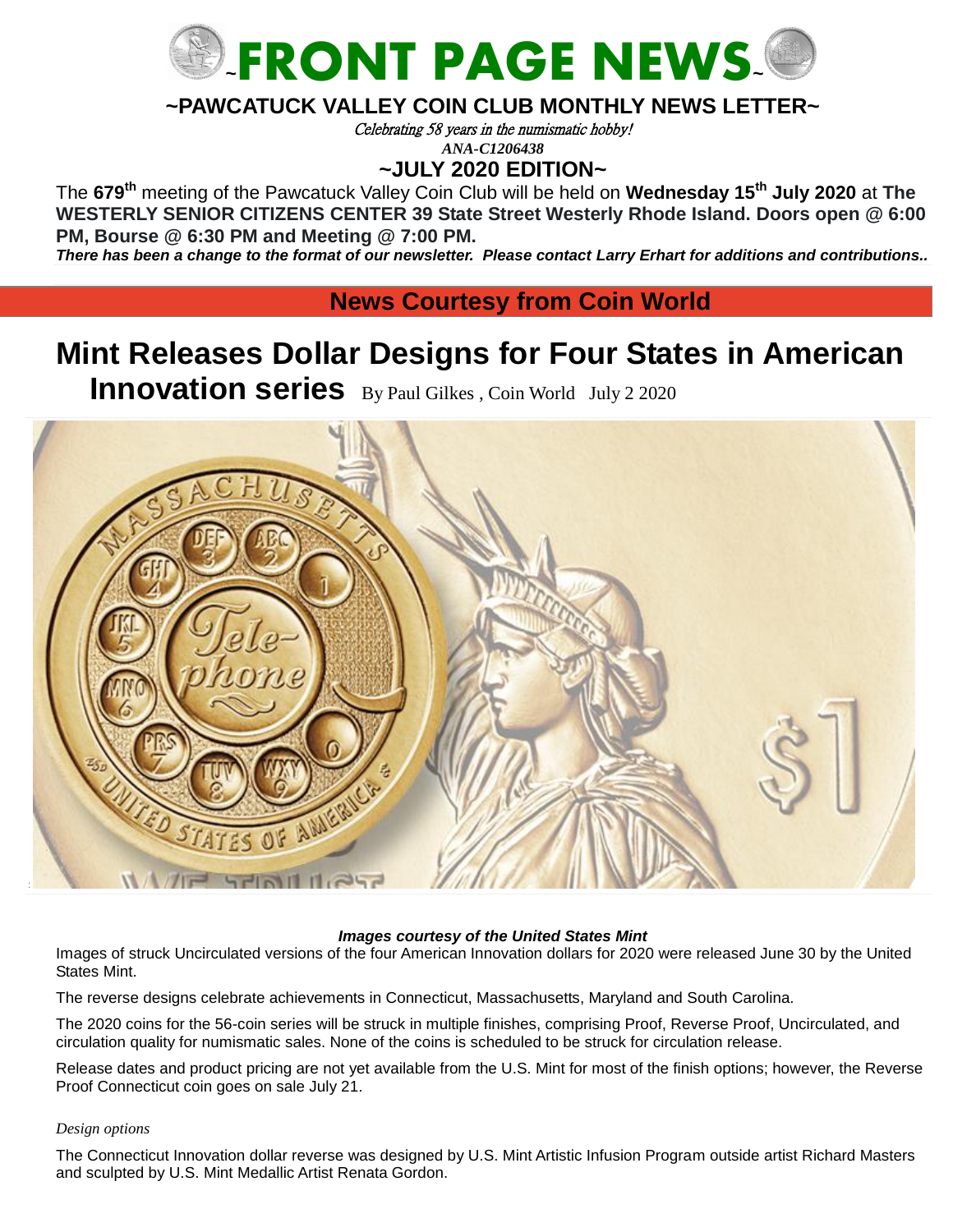Master's design recognizes the Gerber Variable Scale. The design depicts the scale being used to increase a geometric shape by 200 percent, a shape that resembles the state of Connecticut.

The reverse design for the Massachusetts Innovation dollar was created by AIP artist Emily Damstra and sculpted by U.S. Mint Product Design Specialist Eric David Custer. Damstra's design recognizes the invention of the telephone. The design depicts the dial of an early rotary telephone.

The Maryland dollar was designed and sculpted by U.S. Mint Chief Engraver Joseph F. Menna. Menna's design pays homage to the Hubble Space Telescope. The design depicts the telescope orbiting the earth surrounded by a field of stars.

AIP artist Justin Kunz designed the reverse of the South Carolina Innovation dollar. The design was sculpted by U.S. Mint Medallic Artist Phebe Hemphill. The South Carolina dollar represents educator and civil rights activist Septima Poinsette Clark. The design depicts Clark marching with three young African American students who carry books and an American flag, representing that education and literacy among oppressed people are necessary for empowerment and enjoyment of civil rights.

The reverse designs are paired with the Statue of Liberty obverse common to all coins in the series. Kunz designed the common obverse sculpted by Hemphill.

The Statue of Liberty obverse debuted in 2018 with the introductory American Innovation dollar, the 57th coin in the dollar series.

The obverse design incorporates a privy mark featuring a gear adapted from an element of the reverse design of the 2018 coin.

# **PVCC Raffle and Door Prize List for July 15, 2020**

### **Junior Raffle: Senior Raffle:**

1920 Indian Head Buffalo Nickel 20 Assorted Kennedy Half Dollars

Teaparty P-D-S Lincoln Cent Set American Legion Vietnam The Wall Commemorative 2012 Canadian Cent Commemorative Mint 1980 United States Uncirculated Coin Mint Set 1935 Indian Head Buffalo Nickel 1989 United States Uncirculated Coin Mint Set 1921 Canada Small Cent George V 2019 Cumberland Island National Seashore Quarter Roll

### **Junior Door Prize: Senior Door Prize:**

2019-W West Point Special Edition 1884 O Morgan Dollar PCGS MS63

*SAD NEWS to report, PVCC Club member # 827 Judson Griffin has passed away. His wife Margaret Ziemnicka, told me that Judson passed away on May 27 from cancer. He had been suffering with back pain in recent months but we did not know the cause until he was diagnosed just two weeks before he died.*

Judson enjoyed participating in our coin club. He told me a long time ago that he did not want publicity from his music notoriety and just wanted to be in the fellowship of other like minded Coin collectors. **New York-Based Baroque Violinist** Judson Griffin Has Died – Age 68 on May 27, 2020



American Baroque-specialist violinist and violist **Judson Griffin** has passed away – aged 68. A graduate of the **Eastman School of Music** and **The Juilliard School**, throughout his 5 decade career Mr Griffin served principal string positions with the Florida Pro Musica, Dallas Bach Society, Connecticut Early Music Festival, Helicon, ConcertRoyal, Amor Artis, Philadelphia Chamber Orchestra, Boston Early Music Festival Orchestra and the American Classical Orchestra.

Our condolences are with his family, friends, colleagues and students.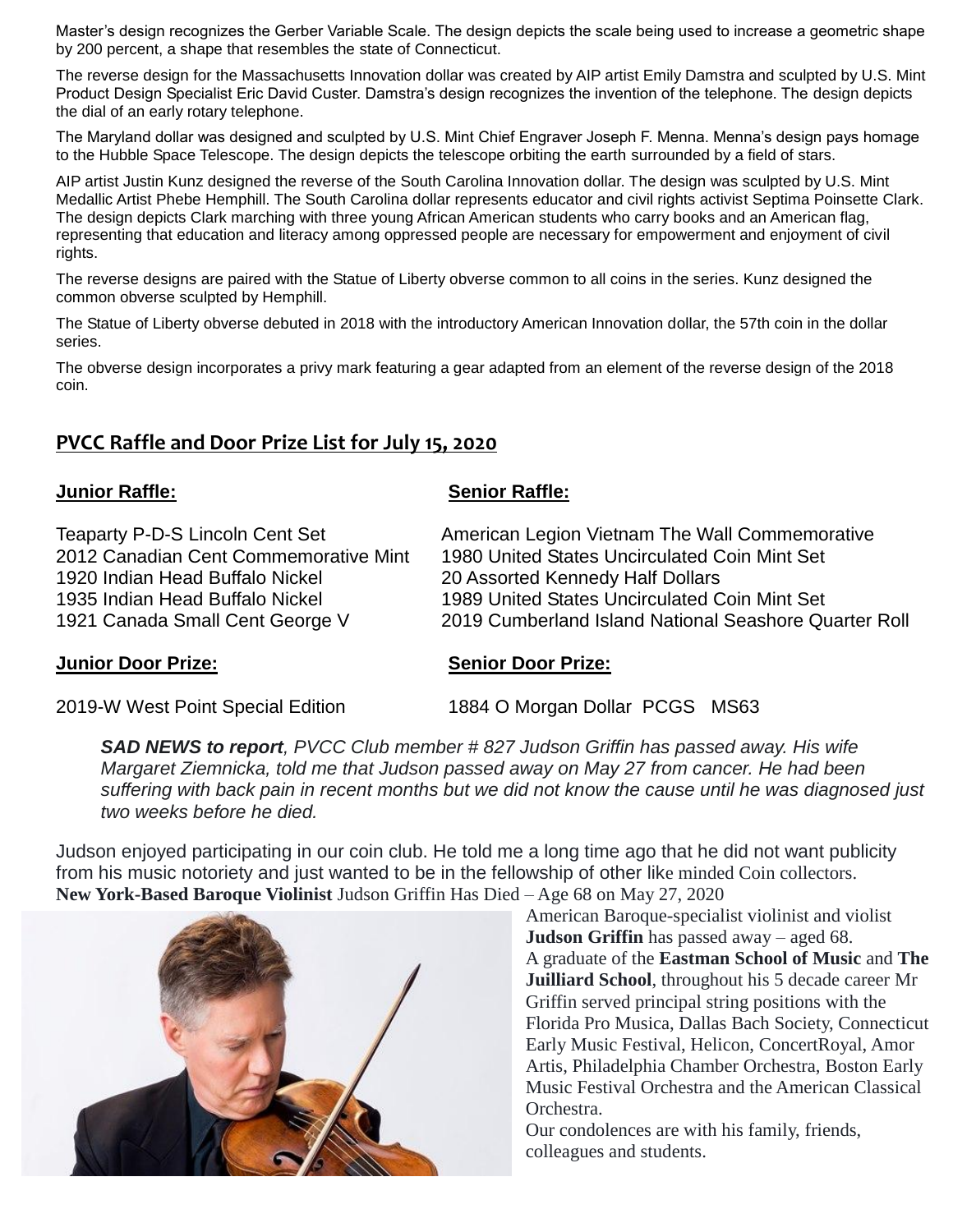## ~July 2020 AUCTION~

| #                       | <b>Jr. Auction Description:</b>     | Bid:   | Sold:   | #:             | <b>Jr. Auction Description:</b>         | Bid:   | Sold: |
|-------------------------|-------------------------------------|--------|---------|----------------|-----------------------------------------|--------|-------|
| $\overline{\mathbf{1}}$ | 50 Pieces Foreign Currency Avg Circ | 7.50   |         | 6 <sup>1</sup> | Vatican Medal w/2 Stamps                | 2.00   |       |
| $\overline{2}$          | UN Bronze Peace Medal PF            | 1.50   |         | $\overline{7}$ | 2003-S Kennedy Half Proof Silver        | 9.00   |       |
| 3                       | 1969 Westerly Tri-Cent Medal (BR)   | 3.50   |         | $\bf{8}$       | 1970-D Kennedy Half CH BU               | 6.00   |       |
| 4                       | 1969 Westerly Tri-Cent Medal (SIL)  | 17.50  |         | 9              | 1 Misc Numismatic Odd Lot               | 20.00  |       |
| $5\phantom{.0}$         | 9 Oriental Tokens                   | 3.00   |         | 10             | 48 (Littleton) Bank Notes \$51.50 Cat   | 15.00  |       |
|                         |                                     |        |         |                |                                         |        |       |
| #                       | <b>Sr. Auction Description:</b>     | Bid:   | Sold:   | #:             | <b>Sr. Auction Description:</b>         | Bid:   | Sold: |
| $\overline{\mathbf{1}}$ | 1800/1798 Large Cent VG             | 120.00 |         | 31             | 1946-S Lib Walking Half CH AU           | 28.00  |       |
| $\overline{2}$          | 1844 Large Cent EF                  | 65.00  |         | 32             | 1952-P Franklin Half CH BU              | 9.00   |       |
| $\overline{\mathbf{3}}$ | 1847 Large Cent EF                  | 60.00  |         | 33             | 1962-D Franklin Half Gem                | 20.00  |       |
| 4                       | 1849 Large Cent EF                  | 60.00  |         | 34             | 1892-P Morgan Dollar \$1 CH AU          | 89.00  |       |
| $5\phantom{.0}$         | 1869 L Indian Cent VG               | 80.00  |         | 35             | 1894-O Morgan Dollar \$1 AU             | 109.00 |       |
| 6                       | 1911-D Lincoln Cent VF35            | 15.00  |         | 36             | 1923 Peace Dollar (Rev Lam) EF          | 30.00  |       |
| $\overline{7}$          | 1912-D Lincoln Cent CH VF           | 17.00  |         | 37             | 1996 American Silver Eagle Gem BU       | 45.00  |       |
| $\overline{\mathbf{8}}$ | 1970-S Lincoln Cent BU              | 28.00  |         | 38             | 1944 Jeff Nickel C/N Notorious Fake     | 10.00  |       |
| 9                       | 1866 Three Cent Nickel UNC          | 40.00  |         | 39             | 20 Ancient Medieval Coins               | 50.00  |       |
| 10                      | 1937-P TY 1 Buffalo Nickel CH BU    | 17.00  |         | 40             | 1911-P Barber Half (Hole) EF            | 25.00  |       |
| 11                      | 1913-D Buffalo Nickel CH VF         | 20.00  |         | 41             | 2 Indian cents 1864 VF & 1867 AG/G      | 25.00  |       |
| 12                      | 1914-S Buffalo Nickel VF            | 37.00  |         | 42             | 2 Indian cents 1867 AG & 1868 AG/G      | 25.00  |       |
| 13                      | 1823/2 Large E Bust Dime G          | 75.00  |         | 43             | 2 Indian cents 1874 G & 1875 AG/G       | 25.00  |       |
| 14                      | 1835 Bust Dime VG                   | 40.00  |         | 44             | Group of 7 Liberty Seated Dimes AG/G    | 28.00  |       |
| 15                      | 1895-P Barber Dime Key AG           | 40.00  |         | 45             | Group of 6 Liberty Seated Dimes G - VF  | 65.00  |       |
| 16                      | 1906-O Barber Dime Semi Key Fine    | 40.00  | $\cdot$ | 46             | R W Robinson Token NY R-1 Good          | 10.00  |       |
| 17                      | 1907-O Barber Dime EF               | 50.00  |         | 47             | Clad Dime Planchet w/Webbing T-2        | 20.00  |       |
| 18                      | 1914-D Barber Dime VF               | 6.00   |         | 48             | 1896 P.G.B.M.V. Puerto Rico 5 cent AU   | 100.00 |       |
| 19                      | 1940-D Mercury Dime BU              | 4.00   |         | 49             | 1874-H Canada Quarter EF                | 85.00  |       |
| 20                      | 1944-D Mercury Dime BU              | 4.00   |         | 50             | 1780 SF Austria Thaler Proof Restrike   | 20.00  |       |
| 21                      | 1944-S Mercury Dime BU              | 5.00   |         | 51             | 1899 Silver Certificate \$1 #229 Fine   | 80.00  |       |
| 22                      | 1945-D Washington Quarter BU        | 7.50   |         | 52             | 1935 A Silver Certificate \$1 Hawaii CU | 85.00  |       |
| 23                      | 1946-S Washington Quarter CH BU+    | 6.00   |         | 53             | Fractional #226 3cent 3rd Series Fine   | 30.00  |       |
| 24                      | 1941-42-43-P Wash Quarter CH BU+    | 18.00  |         | 54             | Fractional #1231 5cent 5th Series F/VF  | 24.00  |       |
| 25                      | 1944-45-46-P Wash Quarter CH Gem    | 15.00  |         | 55             | Fractional #1271 15cent 4th Series VF   | 48.00  |       |
| 26                      | 1947-48-51-P Wash Quarter CH Gem    | 14.00  |         | 56             | Fractional #1281 25cent 1st Series Fine | 18.00  |       |
| 27                      | 1953-P-D-S Washington Quarter BU    | 15.00  |         | 57             | Fractional #1308 25cent 5th Series VF   | 18.00  |       |
| 28                      | 1954-P-D-S Washington Quarter BU    | 15.00  |         | 58             | Fractional #1380 50cent 5th Series VF   | 22.50  |       |
| 29                      | 1941-P Liberty Walking Half CH BU+  | 27.00  |         | 59             | LG Coin Spoon 1857 & 1882 25c 4.5 Oz    | 120.00 |       |
| 30 <sub>2</sub>         | 1945-D Liberty Walking Half CH BU+  | 30.00  |         | 60             | 1946-1964 Roosevelt Dime 10c BU Set     | 180.00 |       |
|                         |                                     |        |         |                |                                         |        |       |
|                         | #9 JR Numismatic Lot \$30 Bid       |        |         |                | #59 Original Patina                     |        |       |
|                         |                                     |        |         |                |                                         |        |       |

**PLEASE REMEMBER TO SIGN IN AND TAKE YOUR PADDLE AS BIDDING IS ONLY ALLOWED WITH A PADDLE! You will be called by number to come retrieve and pay for your coins. Those who want to enter their items into an auction MUST have them e-mailed to me before the 25th of the month if you want them in the next month's newsletter. Please email us and instruct us to do this. I will get the list and e-mail you to let you know I have received it. IMPORTANT: If "TBA" appears in the price it means the volatile gold**

ANY EXTRA AUCTION ITEMS BROUGHT IN TO THE MEETING FOR SALE IN THE AUCTION MUST BE ITEMIZED ON A FORM GIVING YOUR NAME, THE ITEMS AND THE PRICE YOU ASK FOR EACH ITEM. THE FORMS WILL BE ON THE AUCTION TABLE. PLACE THE ITEMS ON THE COMPLETED SHEET AND LEAVE ON THE AUCTION TABLE. THIS WILL ENSURE THAT YOUR CASH AND UNSOLD ITEMS WILL BE RETURNED TO YOU IN GOOD ORDER. AND UNSOLD ITEMS WILL BE RETURNED TO YOU IN GOOD ORDER. ITEMS LEFT ON THE TABLE WITHOUT THE COMPLETED SHEET WILL BE SET ASIDE AND NOT OFFERED FOR SALE. NO EXCEPTIONS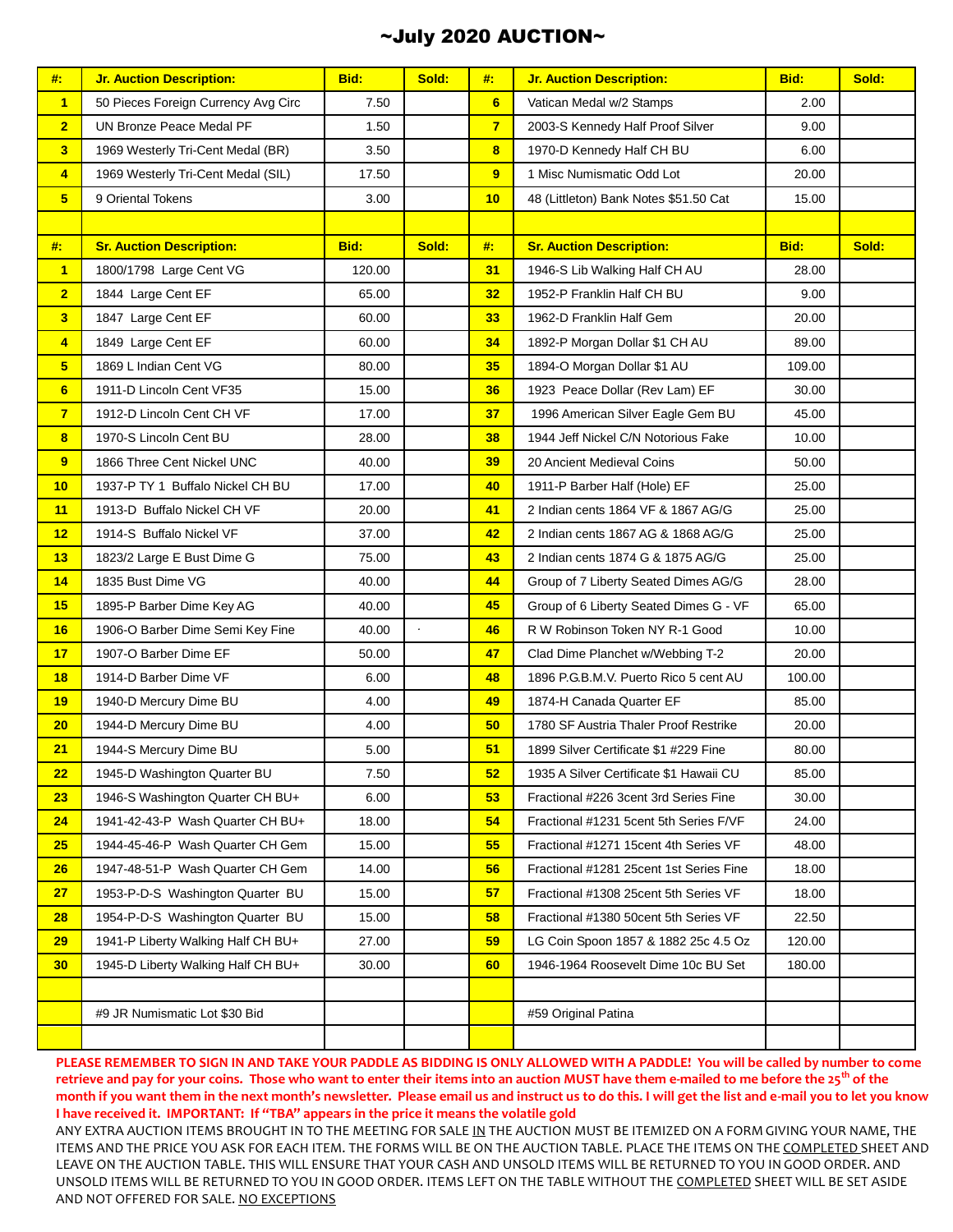# United States Large Cents (credit wikipedia)

First struck in 1793, the large cent was coined every year from 1793 to 1857 except 1815. When the United States [declared war](https://en.wikipedia.org/wiki/War_of_1812) in 1812 against [Great Britain,](https://en.wikipedia.org/wiki/Great_Britain) coinage was affected. The wartime embargo against shipments made it so the mint could not get any new copper [planchets,](https://en.wikipedia.org/wiki/Planchet) which were imported from Great Britain, to strike coins. The mint made do with what supply it had and struck coins into 1815. After the war ended in 1815, the mint wasted no time in ordering new planchets. For an unknown reason no coins were dated 1815 from the supply the mint had in the interim. In addition to the copper shortage, people also hoarded precious metals during the war.

The Philadelphia Mint produced all large cents, which contained twice the copper of the [half cent.](https://en.wikipedia.org/wiki/Half_cent_(United_States_coin)) This made the coins bulky and heavy, bigger than modern-day [U.S. Quarters.](https://en.wikipedia.org/wiki/Quarter_(United_States_coin)) Flowing Hair cents, chain reverse (1793)



A 1793 Flowing Hair chain Cent



A 1794 large cent Main article: [Chain cent](https://en.wikipedia.org/wiki/Chain_cent)

The obverse featured a bust of [Liberty](https://en.wikipedia.org/wiki/Liberty_(goddess)) with a reverse of a ring of chains. [Henry Voigt'](https://en.wikipedia.org/wiki/Henry_Voigt)s design was almost universally criticized in its time for its unattractiveness and perceived allusion to slavery. It bears the distinction, however, of being the first official coinage minted by the United States federal government on its own equipment and premises. 36,103 were minted. Its low survival rate, in addition to its small mintage, coupled with being the first regular federal issue and a one-year design and type, has created an extremely strong demand from generations of numismatists. As a result, all surviving specimens command high prices ranging from \$2,000-\$3,000 in the absolute lowest state of preservation to over \$500,000 in the highest.

Flowing Hair cents, wreath reverse (1793)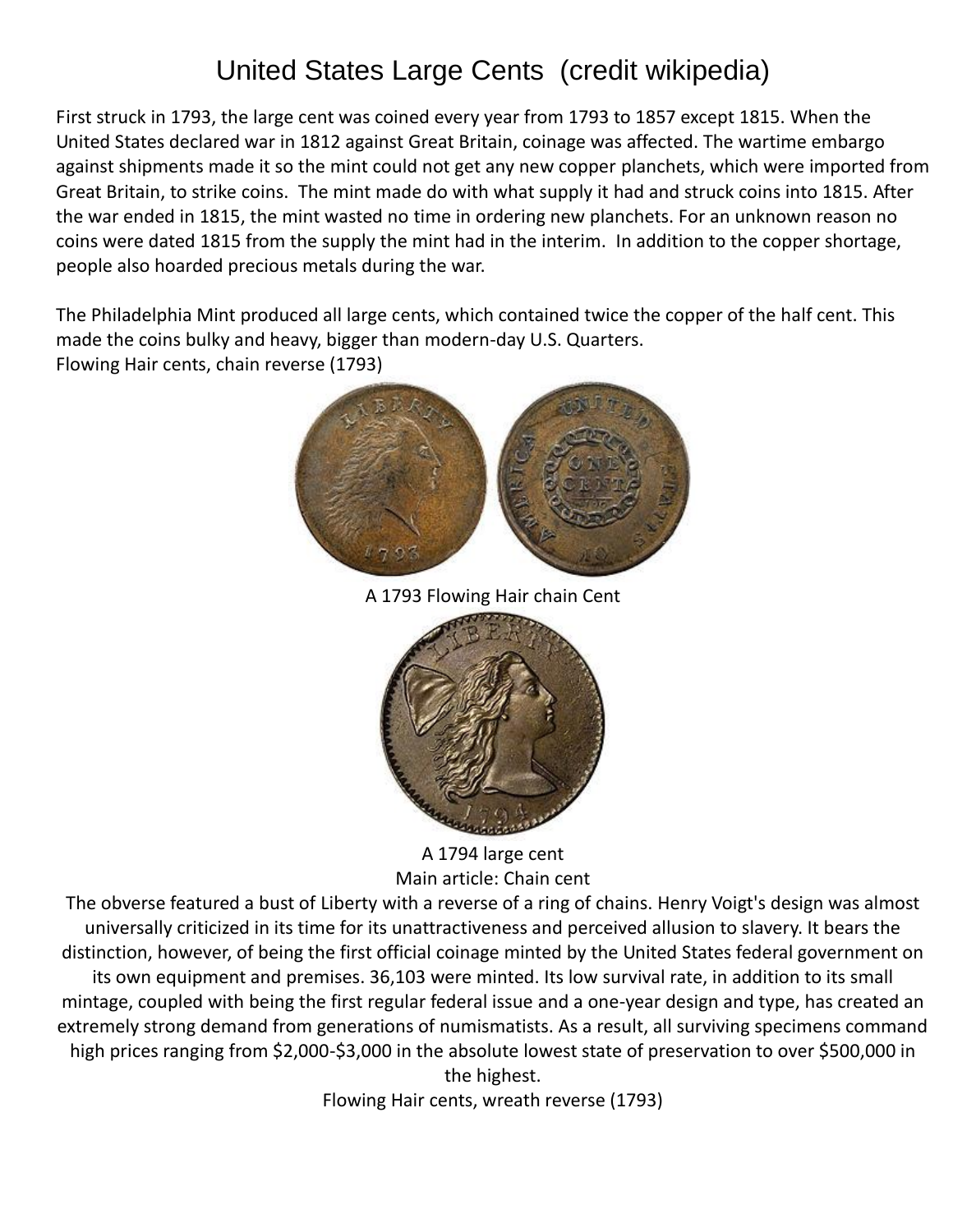

A 1797 large cent Main article: [Wreath cent](https://en.wikipedia.org/wiki/Wreath_cent)

The Mint caved in to the intense ridicule later in 1793, and Mint Director [David Rittenhouse](https://en.wikipedia.org/wiki/David_Rittenhouse) ordered [Adam](https://en.wikipedia.org/wiki/Adam_Eckfeldt)  [Eckfeldt](https://en.wikipedia.org/wiki/Adam_Eckfeldt) to revise the obverse and reverse designs. Liberty's bust was redesigned with even longer, wilder hair, and the chain was removed from the reverse in favor of a wreath. Scholars are undecided as to what plant or plants are depicted in the wreath, with several varieties extant. Total mintage of the wreath reverse numbered about 63,000 pieces.

Liberty Cap cents (1793–1796) Main article: [Liberty Cap large cent](https://en.wikipedia.org/wiki/Liberty_Cap_large_cent)



An 1811 Classic Head large cent

Rittenhouse was dissatisfied with Eckfeldt's designs, and with the criticism of the Chain cents fresh in his mind, he hired [Joseph Wright](https://en.wikipedia.org/wiki/Joseph_Wright_(American_painter)) to do yet another redesign in the denomination's troubled first year. Wright's design faced Liberty to the right and "tamed" her wild hair. The [Phrygian cap](https://en.wikipedia.org/wiki/Phrygian_cap) was added as an ancient symbol of freedom. The reverse design was revised to a recognizable laurel wreath, and future Chief Engraver [Robert Scot](https://en.wikipedia.org/wiki/Robert_Scot) had a hand in several minor revisions to the design over the next three years. This design was more successful and it was continued into 1796. In 1795, [planchets](https://en.wikipedia.org/wiki/Planchet) became too thin for the edge lettering because of a weight reduction, so the mint stopped edge lettering on the cent, and the rest of these coins were made with a plain edge. Four coins from 1795 are known to have a reeded edge. Draped Bust cents (1796–1807)

Main article: [Draped bust](https://en.wikipedia.org/wiki/Draped_bust)

Robert Scot redesigned the whole of United States coinage for 1796, applying a new design featuring a bust of Liberty wearing a drapery at the neckline and a ribbon in her flowing hair. The reverse design now featured an olive wreath. As with earlier types, several minor revisions to the design were made in the first few years, with the final 1797 design lasting through the end of the type in 1807.

Around 1860, an altered 1803 obverse die (re-engraved "1804") and an 1820 reverse die were used to create several unofficial "restrikes" of the rare 1804 cent. While not genuine 1804 cents, they are sometimes collected along with the originals and are listed in various numismatic magazines and [A Guide](https://en.wikipedia.org/wiki/A_Guide_Book_of_United_States_Coins)  [Book of United States Coins.](https://en.wikipedia.org/wiki/A_Guide_Book_of_United_States_Coins)

Classic Head cents (1808–1814)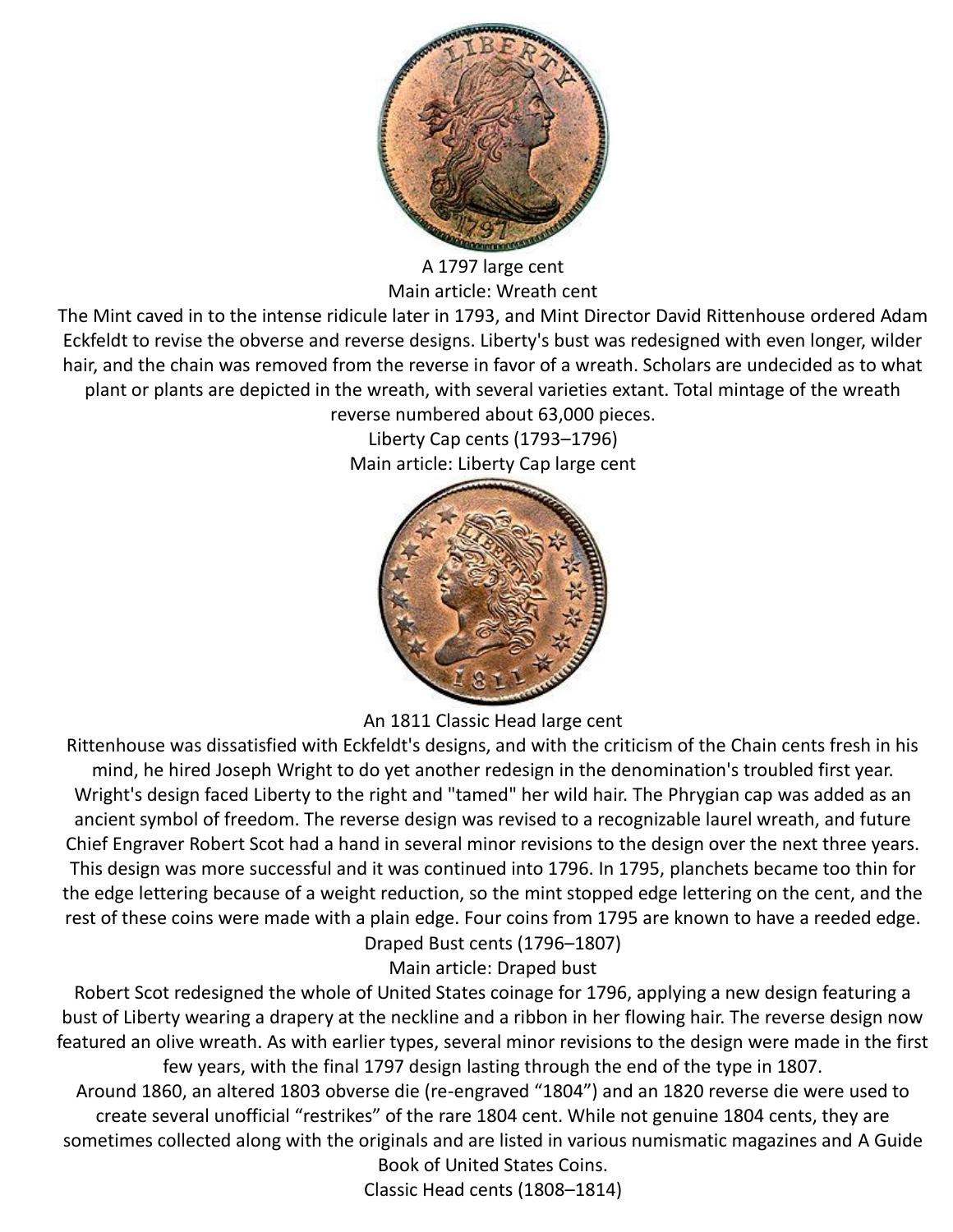## Main article: [Classic Head](https://en.wikipedia.org/wiki/Classic_Head)

John Reich, assistant to Chief Engraver Scot, was appointed by new Mint Director [Robert Patterson](https://en.wikipedia.org/wiki/Robert_Patterson_(educator)) to redesign Scot's Draped Bust cent (along with every other circulating coin design). The so-called "Classic Head" derives its name from the [fillet](https://en.wikipedia.org/wiki/Headgear#Fillets) worn by Liberty on the obverse, though the fillet was worn only by male athletes in ancient Greece. The copper used during the years in which Classic Head cents were minted was of a higher quality, containing less metallic impurity. Consequently, they were softer and more prone to wear and corrode more quickly than issues before or after. As a result, unimpaired, high-grade specimens are especially difficult to obtain and fetch strong premiums when they appear on market, especially with original red or red-brown mint luster.

> Coronet cents (1816–1857) Main article: [Coronet large cent](https://en.wikipedia.org/wiki/Coronet_large_cent)



An 1850 Braided Hair cent

Matron Head, or Middle Dates (1816–1839)

As a response to public criticism of the Classic Head, the Mint assigned Chief Engraver Scot to redesign the cent in 1816. This newest design enlarged the obverse portrait, giving Liberty a much more mature look (leading to the Matron Head reference), and surrounded the portrait with stars along the outer edge of the coin. The "Matron head" design was modified in 1835 to give Liberty a younger look and matron head cents continued to be made until 1839.

Similar to the 1804 restrike cent, around the 1860s-1870s, several "restrikes" were made by a third party not affiliated with the Mint. While not genuine 1823 cents, they are nevertheless sometimes collected alongside their genuine counterparts. The restrike cannot be confused with the original, as it was minted with an 1813 reverse.

Braided Hair, or Late Dates (1839–1857; 1868)

Facing more negative public reaction, the Coronet cents were redesigned in 1835 by new Chief Engraver [Christian Gobrecht.](https://en.wikipedia.org/wiki/Christian_Gobrecht) This last major change to the coin updated the obverse by giving Liberty a slimmer, more youthful appearance. Minor tweaks continued through 1843, and the 1843 design prevailed through the end of mintage in 1857.

Some 11 years after the large cent was discontinued, a mint employee coined several large cents dated 1868, almost certainly for sale as instant rarities to numismatists. About a dozen and a half of these unofficial issues, struck in both copper and nickel, are known to survive.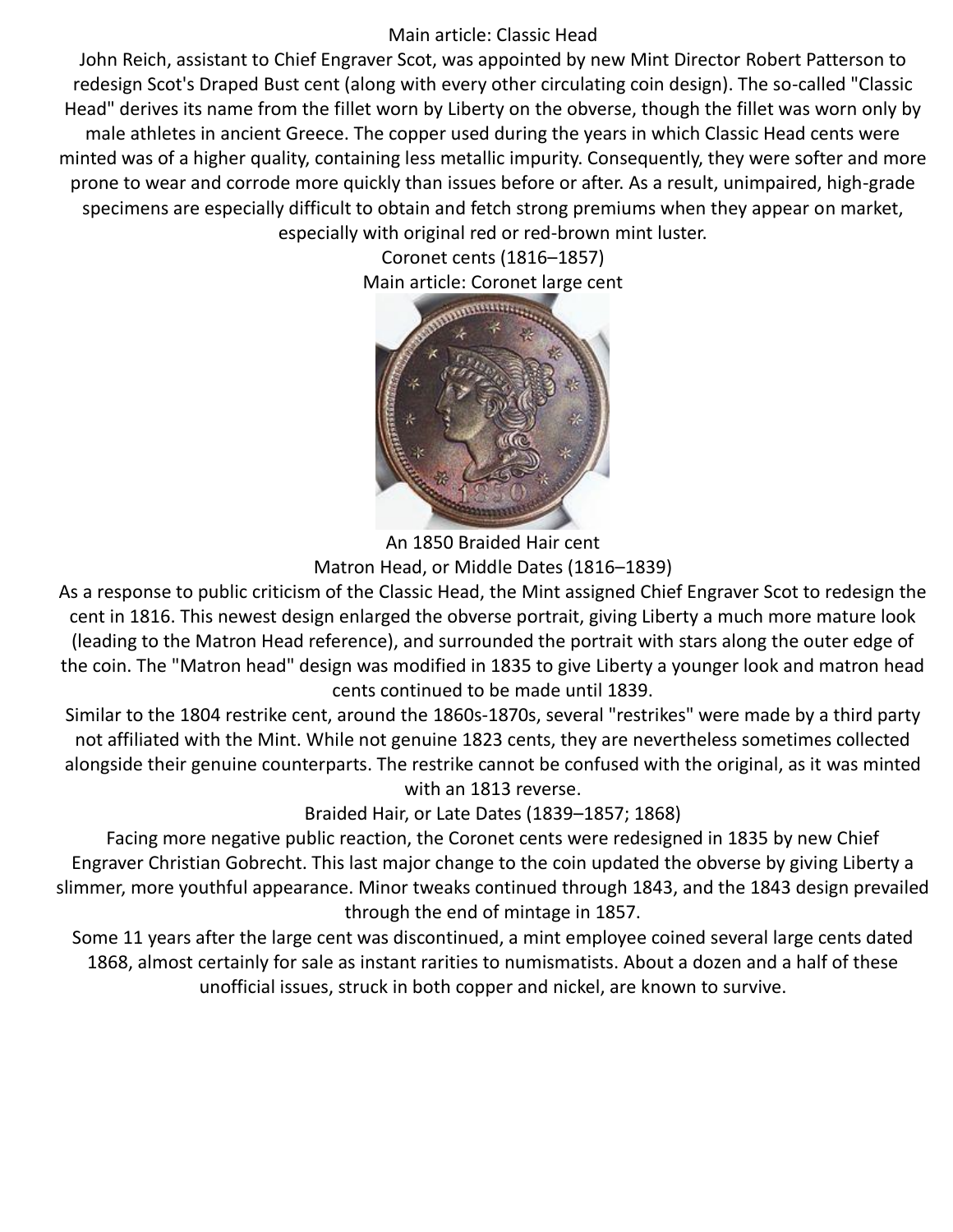# $\sim$ 2020 COIN SHOW DATES $\sim$ CHECK UPDATES DUE TO COVID-19 CANCELLATIONS!

|                      | <b>AUBURN MA</b>            |                                 | <b>WILLIMANTIC CT</b> | <b>NAUGATUCK CT</b>    |                              |  |
|----------------------|-----------------------------|---------------------------------|-----------------------|------------------------|------------------------------|--|
|                      |                             | <b>JAN</b>                      | <b>JUL</b>            | <b>JAN 25</b>          | <b>JUL</b>                   |  |
| FEB <sub>9</sub>     | AUG <sub>9</sub>            | <b>FEB</b>                      | <b>AUG</b>            | <b>FEB 22</b>          | <b>AUG</b>                   |  |
|                      |                             | <b>MAR 29</b>                   | <b>SEPT</b>           | <b>MAR 28</b>          | <b>SEPT</b>                  |  |
| MAR <sub>8</sub>     | <b>OCT 11</b>               | <b>APR</b>                      | <b>OCT</b>            | <b>APR 25</b>          | <b>OCT</b>                   |  |
|                      |                             | <b>MAY</b>                      | <b>NOV</b>            | <b>MAY</b>             | <b>NOV</b>                   |  |
| <b>JUN 14</b>        | <b>DEC 13</b>               | <b>JUN</b>                      | <b>DEC</b>            | <b>JUN</b>             | <b>DEC</b>                   |  |
| <b>DEVENS MA</b>     |                             | <b>CROMWELL CT</b>              |                       | <b>ORANGE CT</b>       |                              |  |
|                      | <b>JUL 26</b>               | <b>FEB 16</b>                   |                       | <b>JAN 12</b>          | <b>JUL 12</b>                |  |
| <b>FEB 23</b>        | <b>AUG 23</b>               | <b>APR 19</b>                   |                       | FEB <sub>9</sub>       | AUG <sub>9</sub>             |  |
| <b>MAR 22</b>        | <b>OCT 25</b>               | <b>JULY 19</b>                  |                       | MAR <sub>8</sub>       | <b>SEPT 13</b>               |  |
| <b>JUN 28</b>        | <b>NOV 29</b>               | <b>SEPT 20</b>                  |                       | APR <sub>5</sub>       | <b>OCT 11</b>                |  |
|                      | <b>DEC 27</b>               | <b>NOV 15</b>                   |                       | MAY <sub>3</sub>       | <b>NOV 8</b>                 |  |
|                      |                             |                                 |                       | <b>JUN 14</b>          | <b>DEC 13</b>                |  |
| <b>MANCHESTER NH</b> |                             | <b>NASHUA NH</b>                |                       | <b>PVCC NORWICH CT</b> |                              |  |
|                      |                             | <b>JAN 15</b>                   | <b>JUL 19</b>         | <b>JAN</b>             | <b>JULY</b>                  |  |
|                      |                             | <b>FEB 16</b>                   | <b>AUG 16</b>         | <b>FEB</b>             | <b>AUG 16</b>                |  |
| APR 10th & 11th      |                             | <b>MAR 15</b>                   | <b>SEPT 20</b>        | <b>MAR</b>             | <b>SEPT</b>                  |  |
|                      |                             | <b>APR 19</b>                   | OCT <sub>18</sub>     | <b>APR</b>             | <b>OCT</b>                   |  |
| OCT 2nd & 3rd        |                             |                                 |                       |                        |                              |  |
|                      |                             | <b>MAY 17</b>                   | <b>NOV 15</b>         | <b>MAY</b>             | <b>NOV</b>                   |  |
|                      |                             | <b>JUN 21</b>                   |                       | <b>JUN</b>             | <b>DEC</b>                   |  |
|                      | <b>BLACKSTONE VALLEY MA</b> |                                 | <b>MARLBOROUGH MA</b> |                        | <b>ANA ANNUAL SHOW</b>       |  |
|                      | <b>JUL 15</b>               |                                 |                       |                        |                              |  |
| <b>FEB 19</b>        | <b>AUG 19</b>               | 56th Annual Bay State Coin Show |                       |                        | Atlanta February 27-29, 2020 |  |
| <b>MAR 18</b>        | SEPT <sub>16</sub>          | <b>APR 17-18</b>                |                       |                        |                              |  |
| <b>APR 15</b>        |                             |                                 |                       |                        | Pittsburgh August 4-8, 2020  |  |
| <b>MAY 20</b>        |                             |                                 |                       |                        |                              |  |

AUBURN MA: Elks Lodge, 754 South Bridge Street (Route 12) 46 Tables. Free Admission. 978- 658-0160 BLACKSTONE VALLEY: VFW Post 1385, 16 Cross Street Route 16, Uxbridge MA Terrance O'Connor 508-400- 7454

DEDHAM MA: Holiday Inn, I-95 exit 15A, Dedham MA. 29 tables, free admission. 603-978-3459

DEVENS MA: Devens Common Center, 31 Andrews Parkway, Devens MA \$1 Admission 978-658-0160

HARTFORD CT: Courtyard Marriott, 4 Sebethe Dr. Cromwell CT. 718-323-1930 or [stassinsJ98@aol.com](mailto:stassinsJ98@aol.com)

MANCHESTER NH: EBW Promotions, P O Box 3 Wilmington MA 01887-0003, 978-658-0160 **[ernie@nhcoinexpo.com](mailto:ernie@nhcoinexpo.com)**

MANSFIELD CT: Prospect Street School Gym, 233 Prospect Street, Willimantic CT 06226, C John Ferreri, 860- 508-8620

NASHUA NH: Holiday Inn 9 Northeastern Blvd Nashua NH 03060 49 tables, free admission 978-658-0160 PAWCATUCK VALLEY NORWICH SHOW: Dave Barbone, 10 Bigelow Street, Pawcatuck CT 06379, 860-599-1571, **tyme48@yahoo.com**